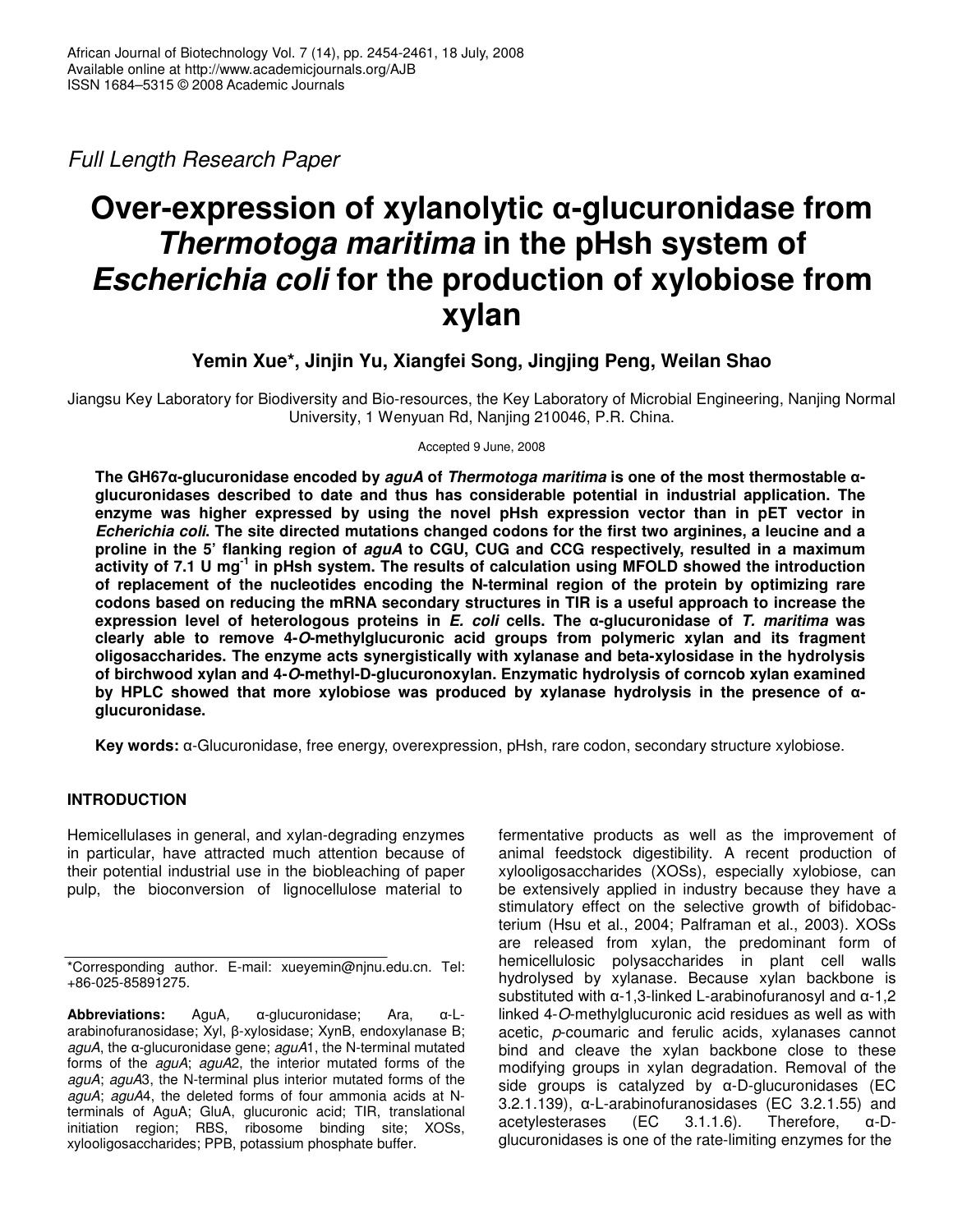**Table 1.** Nucleotide sequences of used primer.

| Primer         | Nucleotide sequence                                                                          |
|----------------|----------------------------------------------------------------------------------------------|
| P1             | ccgttccatggactacaggatgtgc                                                                    |
| P <sub>2</sub> | ccgctcgagcggatatatctttcttccctt                                                               |
| P3             | ccgttccatggactac <b>cgt</b> atgtgctggctggagtac <b>cgt</b> ggt <b>ctgccg</b> gctgatgtcgccggaa |
| P4             | ccgctcgagcggatatatctttcttccctt                                                               |
| P <sub>5</sub> |                                                                                              |
| P6             | agaaaaacgacggatctcgtctttcagaactgaacccggttccagaatggaaacacttgaaaac                             |
| P7             | atgtgctggctggagtacagaggtttacca                                                               |

Sever primers for PCR amplification designed and used for the construction of the aguA, aguA1, aguA2, aguA3, aguA4 genes, the replaced nucleotides marked by bold.

degradation of xylan (Ruile et al. 1997; Shao et al., 1995). Recently, it has been revealed that *Bifidobacterium adolescentis* has no  $\alpha$ -glucuronidase activity, and more effective proliferation of *Bifidobacterium* was obtained using XOSs pretreated with  $\alpha$ -glucuronidase in addition to endoxylanase (Zeng et al., 2007). Therefore,  $XOSs$  production by the addition of  $\alpha$ -glucuronidase to endoxylanase is necessary.

*Thermotoga maritima* is an extremely thermophilic eubacterium with an optimum growth temperature of 80 $^{\circ}$ C (Huber et al., 1986). The xylanolytic  $\alpha$ -glucuronidase (AguA) found in this organism is one of the most thermostable  $\alpha$ -glucuronidases described to date, and thus has considerable potential in industrial applications (Ruile et al., 1997; Xue et al., 2004). However, the expression of the gene from this organism in *E. coli* was very low, even in an expression plasmid construct with optimized transcription and translation start sequences (Ruile et al., 1997). Previous researches have shown that rare codons for arginine (AGA and AGG) and isoleucine (AUA) affected the AguA from *T. maritima* in *E. coli* (Ruile et al., 1997; Xue et al., 2004). In order to raise gene expression to meet industrial requirements, we report here replacement of the rare codons in the N-terminal region of the AguA from *T. maritima*, and the overexpression of the *aguA* gene using the heat-inducible vector pHsh (Shao and Wu, 2006). The application of the recombinant enzyme in the production of xylobioses from xylan is also described.

#### **MATERIALS AND METHODS**

#### **Bacterial strain, plasmids and enzymes**

*T. maritima* (ATCC43589) was grown anaerobically at 80°C in modified Luria-Bertani (LB) medium (pH 7.0), which contained (per litre): 10 g Tryptone, 5 g Yeast extract, 27 g NaCl, 1 mg resazurin, 15 ml trace minerals (as in Difco Maritima Broth medium), 0.5 g Na2S. The anaerobic condition was generated by degassing, boiling and adding Na2S (Xue et al., 2006). *E. coli* JM109 (DE3) and JM109 (Promega, Wisconsin, WI, USA) were used as hosts for the expression of *aguA,* via the plasmids of the T7 system pET-28a (Novagen, Madison, WI, USA) and pHsh (Shao and Wu, 2006), respectively. Plasmid pHsh is a new vector of a gene expression

system regulated by alternative  $\sigma$  factor  $\sigma^{32}$  (Shao and Wu, 2006), and employed for  $\alpha$ -glucuronidase expression. Recombinant enzyme was induced by a temperature shift from 30 to 42°C. E.coli was grown in LB supplemented with 100  $\mu$ g ampicillin ml<sup>-1</sup> or 30  $\mu$ g kanamycin ml<sup>-1</sup>.

## **DNA manipulation**

Plasmid constructions were carried out according to standard procedures (Sambrook et al., 1989). DNA transformation was performed by using electroporation. Genomic DNA was isolated as described by Sambrook et al. (1989), and DNA restriction and modification enzymes were purchased from TaKaRa. Plasmid DNA was purified using the Qiagen Plasmid kit, or QIAquick Gel Extraction Kit, respectively.

#### **Computer analysis**

Nucleotide and amino-acid sequences were analyzed with Dnaman version 6.0 of the sequence analysis software package (Lynnon Biosoft, USA). DNA sequencing was performed by Biological Services Unit of Shanghai. The secondary structure of the mRNA in the translational initiation region of the 77 nt from promoter to the first 42 codons in the 5<sup>7</sup> flanking region of *aguA* was predicted with MFOLD (www.bioinfo.rpi.edu/applications/mfold).

#### **Plasmid construction**

A 2.0 kb chromosomal fragment encoding the putative  $\alpha$ glucuronidase (TM0055) from *T. maritima* (SWISS-PROT accession no. P96105) was amplified by polymerase chain reaction (PCR) using two oligonucleotide primers P1 and P2. Amplicons were ligated into pET-28a or pHsh at restriction sites *Nco*I and *Xho*I, resulting in plasmids pET-28a*-aguA* and pHsh-*aguA,* each with 8 nt spacing between ATG and the Shine-Dalgarno sequence. To raise the expression level of AguA, inverse PCR was carried out by using Pyrobest with pET-28a*-aguA* or pHsh-*aguA* as templates. The primers designed for this purpose were in Table 1.

The first mutated form of *aguA* contained codons for the first two arginines Arg-4,11 (AGG, AGA), leucine Leu-13 (UUA) and proline Pro-14 (CCA) in the N-terminal AguA changed into CGU, CUG and CCG, respectively. The second mutated forms of *aguA* were replacement of the nucleotides encoding Pro-33,54,60, Leu-38 and Arg-43,44,48,55,59 in AguA with CCG, CTG and CGT, respectively. The PCR products were purified using QIAquick PCR purification kit, and phosphated with  $T_4$  polynucleotide kinase, and ligated with T<sup>4</sup> DNA ligase, resulting in the expression plasmids pHsh-*aguA*1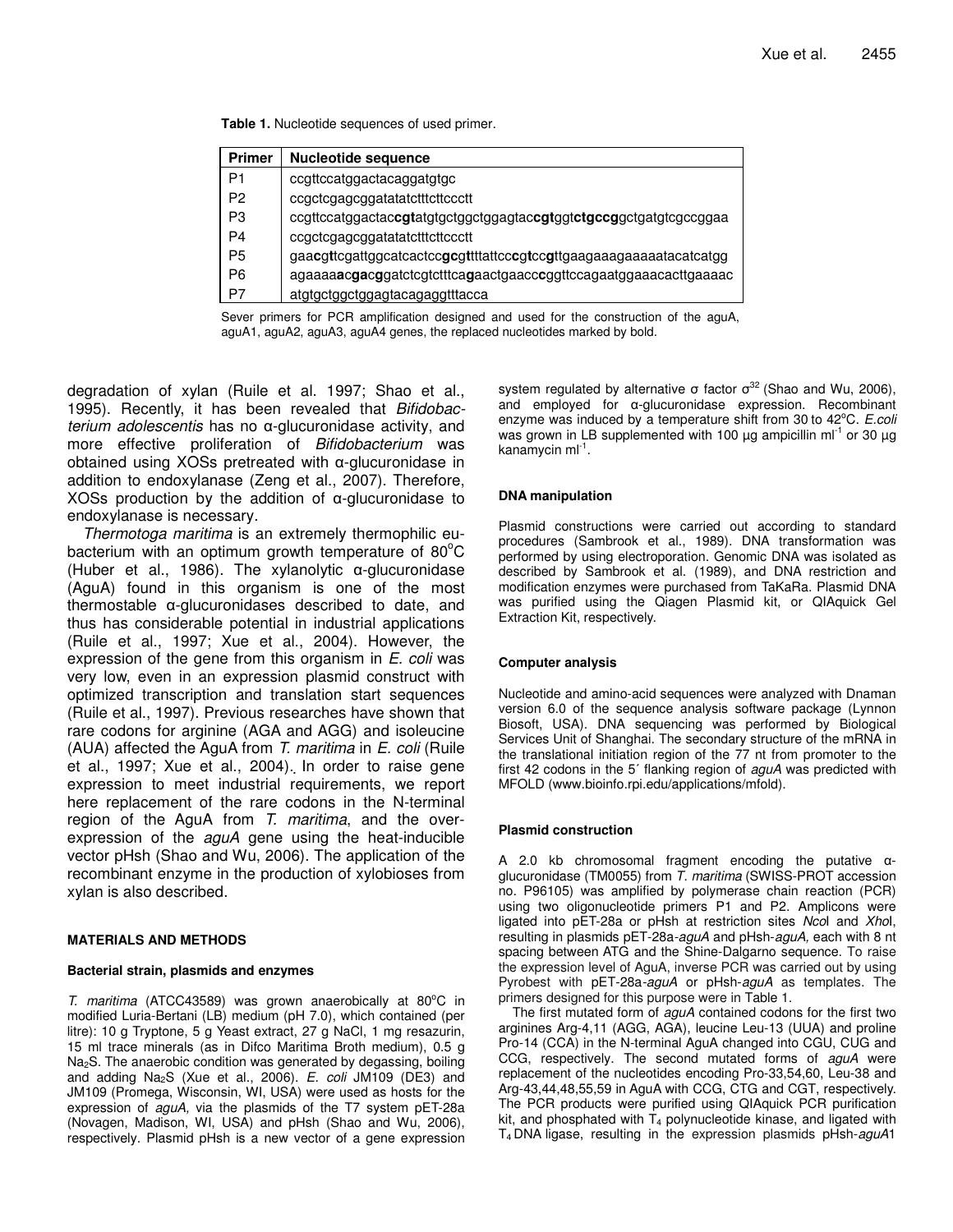(the N-terminal mutated form) pHsh-*aguA*2 (the interior mutated form) and pHsh-*aguA*3 (the double mutated form). In the process of mutagenesis of *aguA*, the four amino acids at N-terminal were cut off in order to maintain one ATG of target protein, producing the plasmids pHsh-*aguA*4. These recombinant plasmids were verified by DNA sequencing, and used for the over-expression of recom $binant \alpha$ -glucuronidase.

#### **Gene expression**

*E. coli* JM109 (DE3) and JM109 cells were freshly transformed with the expression vectors pET-28a-*aguA*, pET-28a-*aguA*1, respectively, and grown at  $37^{\circ}$ C in 100 ml LB media until the early exponential phase ( $OD<sub>600</sub> = 0.6 - 0.8$ ), and induced with 0.8 mM IPTG at 37°C for 5 h. *E.coli* JM109 cells harboring pHsh-aguA, pHsh-*aguA*1, pHsh-*aguA*2, pHsh-*aguA*3 and pHsh-*aguA*4 were grown at 30°C to an OD<sub>600</sub> of 0.6 to 0.8, and then transferred into a 42°C water-bath shaker, and grows for a further 8 h at 42°C. E. coli cells in 1 ml of culture were harvested by centrifugation at 9,600 g for 10 min, and resuspended in 300 µL of 50 mM potassium phosphate buffer (PPB, pH 6.0, 75°C). The mixture was immediately sonicated by using four 15 s pulses while kept on ice. The cell debris was separated from the protein supernatant (crude cell extract) by centrifugation at 12,000 *g* and  $4^{\circ}$ C for 10 min. The resulting supernatant was used for the  $\alpha$ glucuronidase activity assay and monitor by SDS-PAGE (10%). The gel was stained with coomassie blue R-250, and the protein bands were analyzed with an image analysis system (Bio-rad).

#### **Enzyme assays**

The substrate for  $\alpha$ -glucuronidase was 1% (w/v) 4-O-methyl-Dglucurono-D-xylan (Sigma, X0502) pretreated with recombinant XynB of *T. maritima* (10 units per gram xylan) for 12 h at 75°C. α-Glucuronidase activity was determined by measuring the release of 4-*O*-methyl-α-D-glucuronic acid from the substrate. The amount of enzyme to produce 1 mol of glucuronic acid per min was defined as 1 unit. The reaction mixture contained 10 µl substrate, 85 l of 100 mM PPB (pH 6.0,  $75^{\circ}$ C), and 5 µl of  $\alpha$ -glucuronidase. After 10 min of incubation at 75°C, the reaction was stopped through the addation 0.3 ml of copper reagent (Milner and Avigad, 1967). The reaction mixture was then boiled for 10 min and cooled in ice bath. The supernatant was mixed with 0.2 ml of arsenomolybdate reagent (Nelson, 1944), and the absorbance at 620 nm was measured. Glucuronic acid (Sigma, G5269) was used as the standard for quantification of 4-*O*-methylglucuronic acids. The amount on release of 4-*O*-methylglucuronic acid from different xylan was determined by this colorimetric method. Protein concentrations were determined by the bradford method (Bradford, 1976) using bovine serum albumin as a standard.

Xylanase, α-L-arabinofuranosidase and β-xylosidase activities were measured using 10 g l<sup>-1</sup> birchwood glucuronoxylan (Sigma, X0502), *p*-nitrophenyl α-L-arabinofranoside (Sigma, N3641) and *p*nitrophenyl β-D-xylopyranoside (Sigma, N2132), respectively, as substrates (Xue et al et al., 2003, 2004, 2006). All enzyme activities were expressed in SI units.

#### **Action of -glucuronidase with other enzymes**

The substrates used for the hydrolysis experiments were 4-*O*methyl-D-glucuronoxylan (Sigma, M5144), birchwood xylan (Sigma,  $X0502$ ), and oat spelt xylan (Sigma, X0627). The  $\alpha$ -glucuronidase (35 Ug<sup>-1</sup>) was incubated with substrates (5 g  $I^{-1}$ ) in 50 mM PPB, pH 6.0 at 75°C for 5 h. The other enzymes used in the hydrolysis experiments were xylanase, β-xylosidase, and α-arabinofuranosidase of *T. maritima*.

#### **Application tests of enzymatic hydrolysis**

Xylans from 100 g of corncob meal were extracted for 1 h at 120°C in 1 l of 2% (w/v) KOH. The corncob residue was separated from the xylan supernatant by nylon fabric. The resulting supernatant was mixed with 3 volumes of cold ethanol to precipitate and harvest the corncob xylans. Water content of the corncob xylans was determined after drying for 16 h at 105°C. For quantitative assay of reaction rates, a milliliter of 2% (w/v) corncob xylan in 50 mM PPB was hydrolyzed at 75°C for 1 to 26 h with purified 0.03 U xylanase B with or without 0.02 U  $\alpha$ -glucuronidase. For HPLC analysis, 1 g corncob xylan was dissolved in 20 ml of 100 mM PPB (pH 6.0, 75°C) in a 100-ml bioreactor, 24 U xylanase B was added with or without 6  $\uparrow$   $\sigma$ -glucuronidase. The enzymatic reaction was carried out for 12 h at 75°C and stopped by cooling at -20°C before analysis.

#### **Analysis of the degradation products**

For quantitative assay of reaction rates, reducing ends in the reaction mixture was measured using a modified 3, 5-dinitrosalicyclic acid assay (Miller, 1959). The amount of 4-*O*-methylglucuronic acid from different xylan by acting of  $\alpha$ -glucuronidase with other enzymes was determined by the colorimetric method (Milner and Avigad, 1967; Nelson, 1944). For HPLC analysis of xylose and xylo-oligosaccharides, two milliliters of the reaction mixture were mixed with 6 ml of ethanol to precipitate and remove the xylooligosaccharides of higher DP. The samples were then lyophilized in a Speed-Vac lyophilizer (1Z58Q FTS system, USA), and the pellets re-suspended in 500 µl water. A 10 µl sample of the re-suspended hydrolysate was injected into the carbohydrate analysis column (Waters Sugarpak1, USA) with water as a mobile phase, and the xylo-oligosaccharides were detected by a refractive-index detector (Waters Co., USA). Xylose, xylobiose and xylotriose (Suntory Ltd., Japan) were used as standards.

## **RESULTS**

## **Over-expression of -glucuronidase gene by the Hsh promoter**

The *aguA* gene of *T. maritima* from pET-28a*-aguA* was subcloned into a 2442-bp plasmid called pHsh, which is a novel over-expression vector for *E.coli* and controls the expression of foreign gene by the unique Hsh promoter, induces the expression of foreign gene by transferring recombinant cells from 30 to 42°C. After inducted at the exponential phase (OD*<sup>600</sup>* of 0.6 - 0.8), the activity of thermostable AguA reached the maximum in an 8-h induction period of JM109 / pHsh-*aguA* (data not shown). Based on the optimal induction, the expression level of gene *aguA* from plasmid pHsh-*aguA*, appeared higher than that from the plasmid pET-28a-*aguA* (Figure 1, compare lanes 2 and 7). The activity of  $\alpha$ -glucuronidase detected in recombinant *E.coli* cells harboring pET-28aaguA and pHsh-aguA was 4.5 Umg<sup>-1</sup>, 5.1 Umg<sup>-1</sup> of total soluble proteins.

## **Site directed mutagenesis of** *aguA*

Silent mutations were introduced into the 5' flanking regi-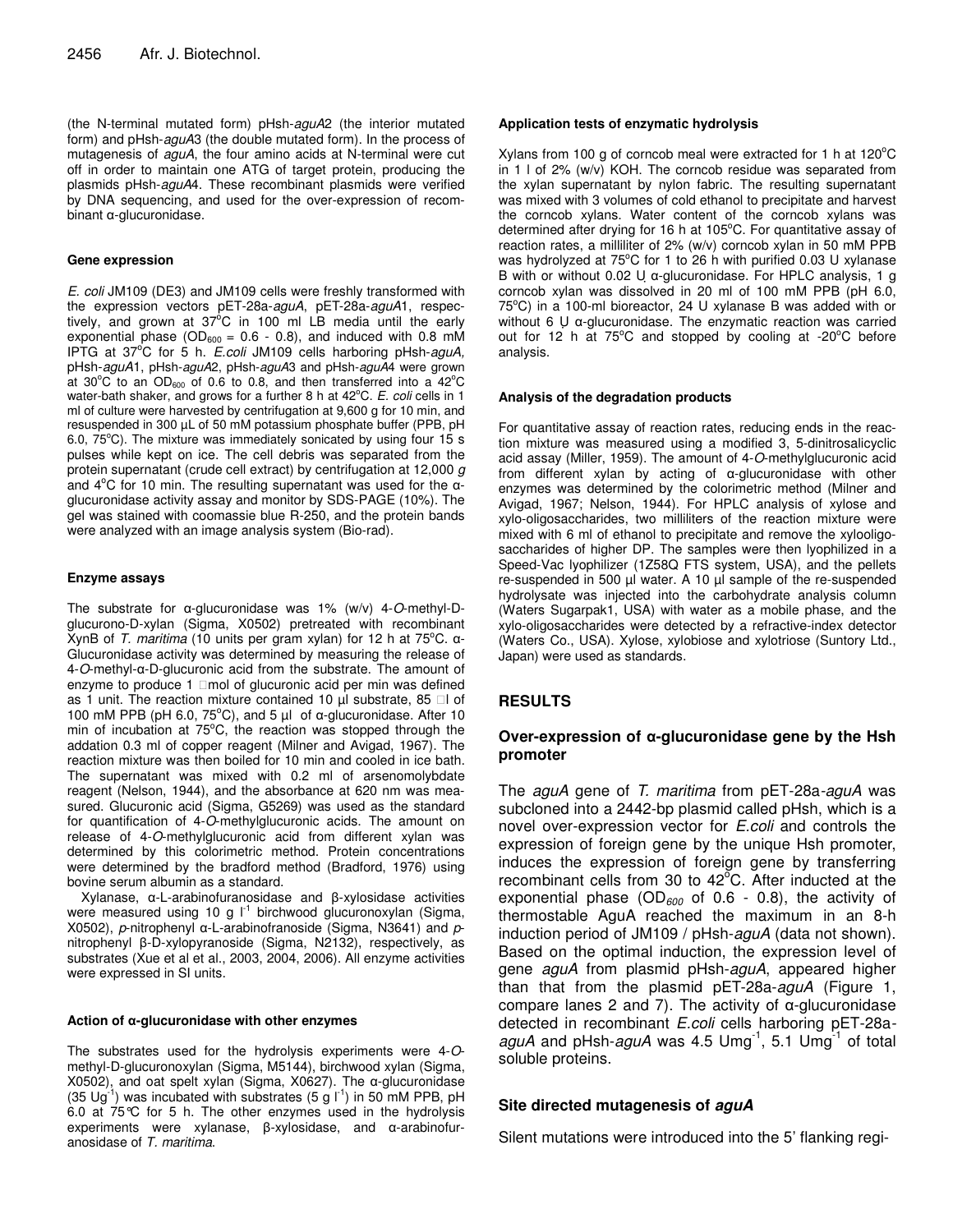

**Figure 1.** SDS-PAGE analysis of total proteins prepared form the recombinant *E. coli* strains expressing the glucuronidase of *T. maritima*. 8 µg protein samples were applied. Lane M, low molecular weight marker; Lane 1, *E. coli* JM109 containing the plasmid pHsh; Lane 2, *E. coli* JM109 containing the plasmid pHsh-*aguA*; Lane 3, *E. coli* JM109 containing the plasmid pHsh-*aguA*2; Lane 4, *E. coli* JM109 containing the plasmid pHsh-*aguA*1; Lane 5, *E. coli* JM109 containing the plasmid pHsh-*aguA*3; Lane 6, *E. coli* JM109 containing the plasmid pHsh-*aguA*4; Lane 7, *E. coli* JM109 (DE3) containing the plasmid pET-28a-*aguA*; Lane 8, *E. coli* JM109 (DE3) containing the plasmid pET-28a-*aguA*1.

on of *aguA*, since codons for the Arg-4,11 (CGG, AGA), Leu-13 (AUA) and Pro-14 (CCA) in AguA were changed to CGU, CUG and CCG, which are frequently used in *E. coli*. The expression of AguA was monitored by activity measurements and SDS-PAGE, and the results are given in Figure 1. The SDS-PAGE analysis of the total soluble proteins from recombinant *E.coli* cells harboring pET-28a*aguA*1, pET-28a-*aguA*, pHsh-*aguA*1 and pHsh-*aguA* indicated that the expression level of the *aguA* gene from plasmid pET-28a-*aguA*1 and pHsh-*aguA*1 was much higher than that from the plasmid pET-28a-*aguA* and pHsh-*aguA* (Figure 1, compare lanes 8 and 7, 4 and 2), respectively. And a band of about 74 kDa, which agrees with the expected theoretical molecular weight of the  $\alpha$ glucuronidase could be observed on the SDS gel (Figure 1. arrowhead). The activity of  $\alpha$ -glucuronidase detected in recombinant *E.coli* cells harboring pET-28a-*aguA*1, pHsh $aguA1$  was 5.3 Umg<sup>-1</sup> and 7.1 U mg<sup>-1</sup> of total soluble proteins, respectively. The expression level of the  $\alpha$ glucuronidase in the double mutated form was not further improved (Figure 1, compare lanes 3 and 2, 5 and 4). The *aguA* expression level from pHsh-*aguA*4 slightly

higher than that from pHsh-*aguA* (Figure 1, compare lanes 6 and 2).

## **The presence of endoxylanase and**- **-xylosidase enhances the activity of -glucuronidase on xylan**

The influence of endoxylanase,  $\alpha$ -arabinosidase and  $\beta$  $xy$ losidase from  $T$ . *maritima* on  $\alpha$ -glucuronidase activity was studied by incubating combinations of these enzymes with birchwood xylan, 4-*O*-methyl-D-glucuronoxylan and oat spelt xylans, respectively, and the results are given in Table 2. The purified recombinant  $\alpha$ glucuronidase of *T. maritima* was clearly able to remove 4-*O*-methylglucuronic acid groups from birchwood xylan, 4-*O*-methyl-D-glucuronoxylan and oat spelt xylans, was clearly enhanced in the presence of xylanase B from *T. maritima*. The enzyme also showed slight synergism with xylanase and β-xylosidase while acting on birchwood xylan and 4-*O*-methyl-D-glucuronoxylan but not oat spelt  $x$ ylans. It did not show any synergy with the  $\alpha$ -Larabinofuranosidase of *T. maritima* (Table 2).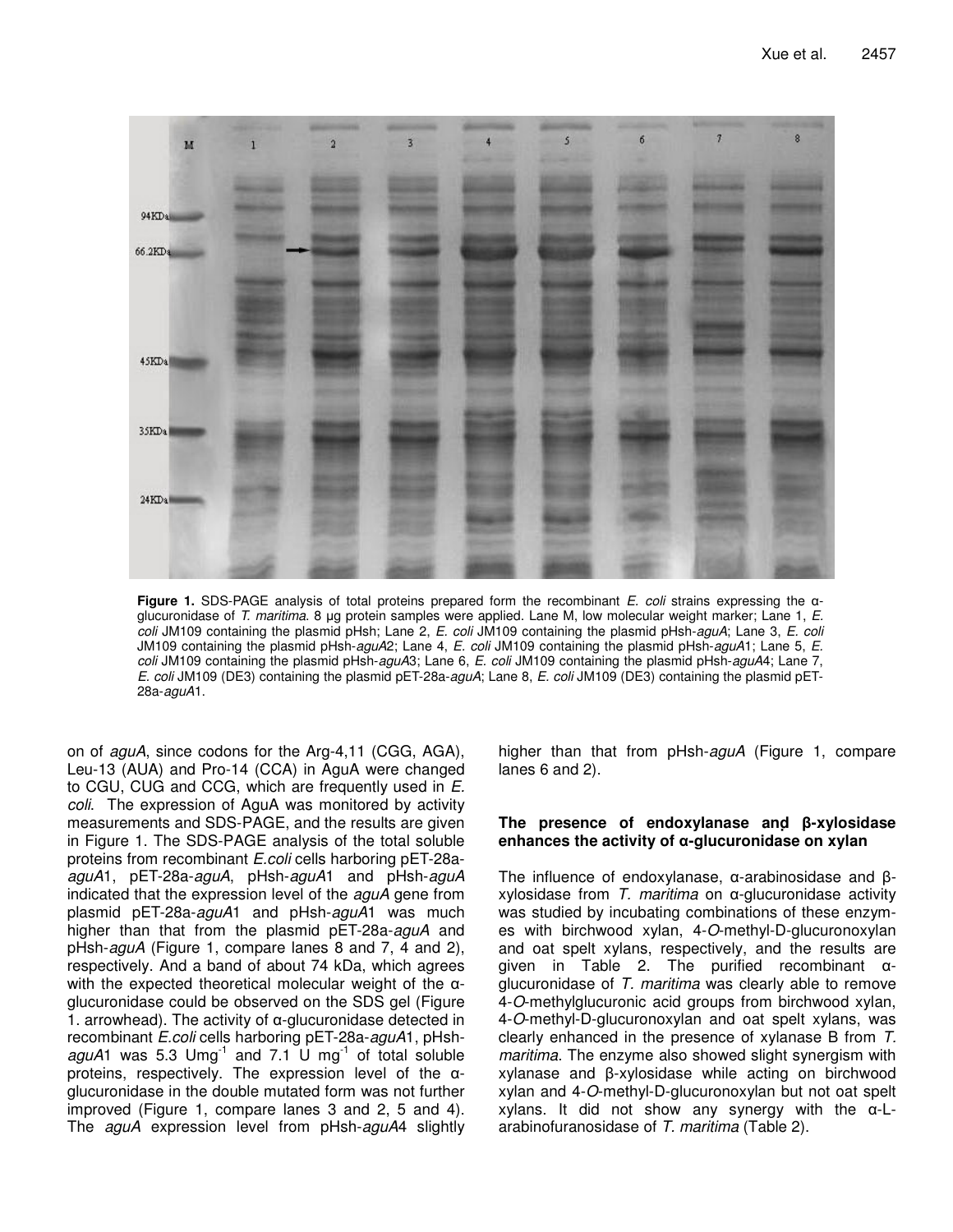Table 2. Synergistic effects of α -glucuronidase (AguA, 35 U g<sup>-1</sup>), endoxylanase (XynB, 35 U g<sup>-1</sup>), β-xylosidase (Xyl, 35 U g<sup>-1</sup>), and  $\alpha$ -L-arabinofuranosidase (Ara, 35 U g<sup>-1</sup>) activity on release of 4-*O*-methylglucuronic acid from different xylan (5 g l<sup>-1</sup>)<sup>a</sup>.

| <b>Xylan</b>                | Enzyme(s) used in reaction mixtures | <b>MeGIcA liberated (mg <math>1^{-1}</math>)</b> |
|-----------------------------|-------------------------------------|--------------------------------------------------|
|                             | None                                | 120                                              |
|                             | AguA                                | 375                                              |
|                             | <b>XynB</b>                         | 130                                              |
| 4-O-methyl-D-glucuronoxylan | Xyl                                 | 145                                              |
|                             | AguA+XynB                           | 525                                              |
|                             | AguA+Xyl                            | 380                                              |
|                             | AguA+XynB+Xyl                       | 535                                              |
|                             | None                                | 130                                              |
|                             | AguA                                | 405                                              |
|                             | <b>XynB</b>                         | 140                                              |
| Birchwood xylan             | Xyl                                 | 180                                              |
|                             | AguA+XynB                           | 585                                              |
|                             | AguA+Xyl                            | 430                                              |
|                             | AguA+XynB+Xyl                       | 700                                              |
|                             | None                                | 240                                              |
|                             | AguA                                | 475                                              |
|                             | <b>XynB</b>                         | 190                                              |
|                             | Xyl                                 | 245                                              |
|                             | Ara                                 | 215                                              |
| Oat spelt xylan             | AguA+XynB                           | 555                                              |
|                             | AguA+ Xyl                           | 435                                              |
|                             | AguA+Ara                            | 465                                              |
|                             | AguA+ XynB+Xyl                      | 555                                              |
|                             | AguA+XynB+Ara                       | 565                                              |
|                             | AguA+XynB+Ara+Xyl                   | 555                                              |

a Five hour hydrolysis at pH 6.0 and 75˚C. The XynB, Xyl and Ara used in the hydrolysis experiments were recombinant endoxylanase, β-xylosidase and α -L-arabinofuranosidase from *T. maritima,* respectively.

<sup>b</sup>The amount of 4-O-methylglucuronic acid was determined by the colorimetric method.

We measured the amount of 4-*O*-methylglucuronic acid for usually three or more independent experiments.

## **Application in enzymatic production of xylooligosaccharides from xylan**

Production of xylooligosaccharides from corncob xylan by  $x$ ylanase and  $\alpha$ -glucuronidase was examined. The purified xylanase (0.033 U) was incubated with 0.5 mL of 2% (w/v) corncob xylan dissolved in 100 mM PPB (pH 6.0) at  $75^{\circ}$ C; reducing sugars were increased with the reaction time. With the addition of  $\alpha$ -glucuronidase (0.048 U) to xylanase, the hydrolysis rate was increased rapidly in 3 h, and slowed down after 3 h of reaction (Figure 2). HPLC measurement revealed that the hydrolysis of corncob xylan by xylanase was enhanced by the addition of  $\alpha$ glucuronidase, and 1.6 times more xylobiose were 4.7 times xylose produced by the xylanase in the presence of the  $\alpha$ -glucuronidase (Figures 3A, B).

## **DISCUSSION**

Over the past few decades, it has been most thoroughly documented that the gene expression level can be caused by the foreign genes through forming secondary structures of mRNA, inducible promoters, spacing between the Shine-Dalgarno sequence and start codon, or using rare codons of *E. coli* (Nivinskas et al., 1999; Spanjiaard et al., 1990; Kimura and Iyanagi, 2003). Many strong inducible promoters have been developed in different expression vectors, such as the *lac*, *tac*, *trc*,  $p_l/p_R$  and T7 promoter. In this work, we used a new vector, pHsh carring the unique Hsh promoter, resulting in higher expression of  $\alpha$ -glucuronidase in pHsh vector than in pET vector (Figure 1, compare lanes 2 and 7, 4 and 8). With MFOLD algorithm online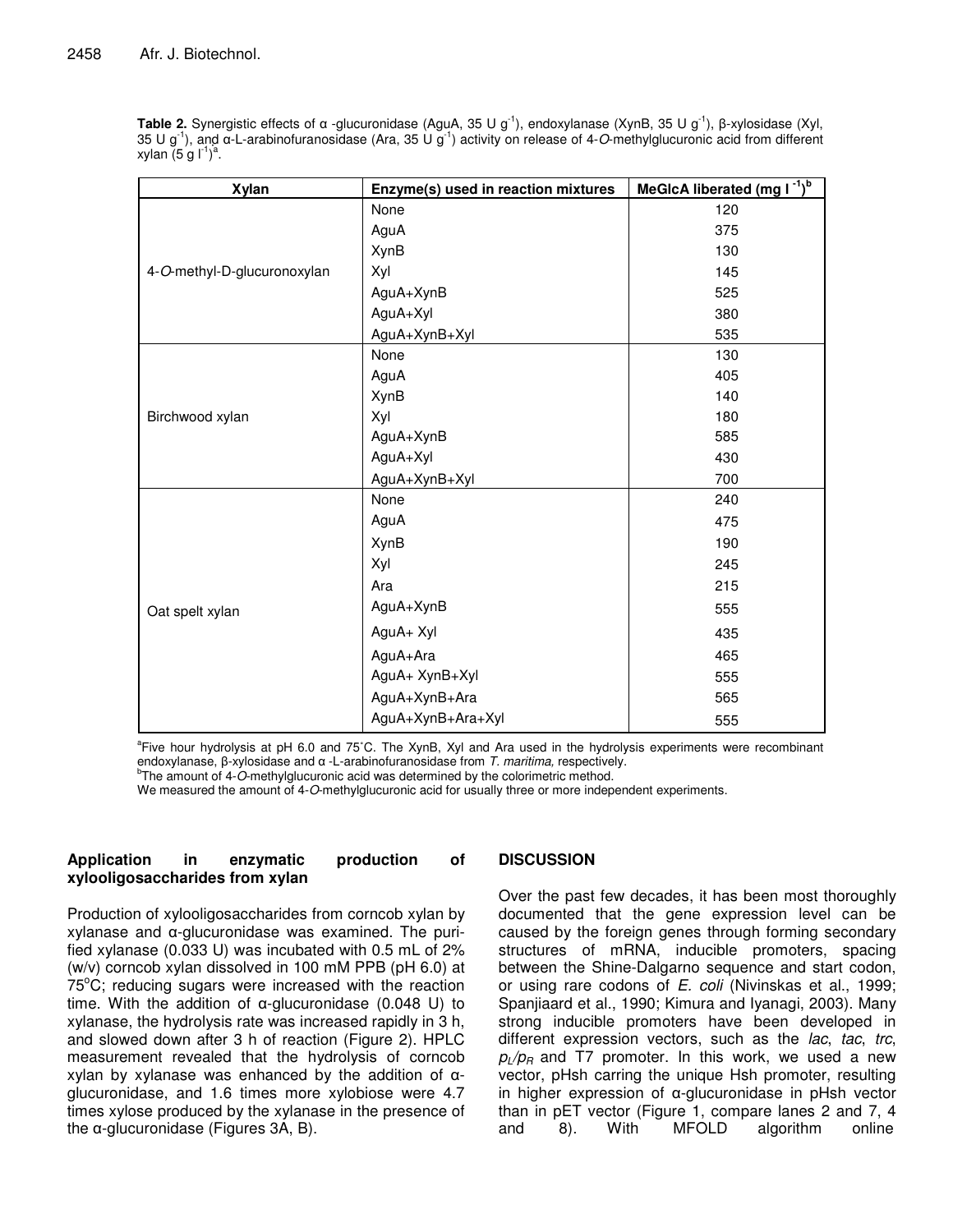

Figure 2. Effect of  $\alpha$  -glucuronidase on the hydrolysis of corncob xylan (a). The purified xylanase in the presence or absence of the  $\alpha$  -glucuronidase at 75°C, in different time, was incubated with 0.5 mL 2 % (w/v) corncob xylan dissolved in 100 mM potassium phosphate buffer ( pH 6.0 ) at 75ºC. The reducing sugars in the reaction mixtures were analyzed by 3,5-dinitrosalicyclic acid (DNS).  $\bullet$  xylanase (0.033 U),  $\bullet$  xylanase +  $\alpha$ -glucuronidase (0.048 U).

(www.bioinfo.rpi.edu/applications/mfold/rna/forml-2.3.cgi), the Gibbs free energy (∆G) of secondary structure of mRNAs in TIR was predicted to be almost the equal in the pHsh-*aguA* ( G = -7.17 kcal/mol) and pET-28a-*aguA*  $(\Delta G = -7.31$  kcal/mol), while their Shine-Dalgarno site (AAGGAG) was also the same, and the SD sequence and AUG are located at the optimum spacing of 8 bp. The pHsh vector was constructed by combining the synthesized Hsh promoter with a synthesized terminator and the replicon of pUC19, the critical characteristic element of pHsh vector was the Hsh promoter which was designed based on the conserved sequences of promoters of heat shock genes of *E. coli* (Shao and Wu, 2006). Thus, the result showed that high-level expression of *aguA* genes was related with the pHsh vector carrying Hsh promoter and the replicon of pUC19, which was also confirmed by overexpressing of the gene encoding thermostable xylanase in our laboratory (Wu et al., 2008).

Previous results have shown that rare codons for arginine (AGA/AGG), isoleucine (AUA), leucine (CUA), and proline (CCC) affected the amount of AguA from *T. maritima* produced in *E. coli*. Therefore, it is worthwhile to raise gene expression level to meet industrial requirements by sequence modification on the gene, and silent mutations were introduced into the 5' flanking region of *aguA*, since codons for the first arginines (CGG, AGA), leucine (AUA) and proline (CCA) in AguA were changed to CGU, CUG and CCG, which are frequently used in *E. coli*. The resulting *aguA* expression level from pHsh*aguA*1, pET-28a-*aguA*1 was much higher than that from pHsh-*aguA*, pET-28a-*aguA,* respectively. And the *aguA* expression level appeared a maximum activity of 7.1 U mg -1 in pHsh-*aguA*1, which almost corresponds to the activity of 8.4 U mg -1 from pET-28a-*aguA* in *E. coli* BL21- CodonPlus (DE3)-RIL. Furthermore, the results of calculation using MFOLD showed that the free energy of least



**Figure 3.** HPLC of products of corncob xylan hydrolysed by the purified xylanase (A) or by xylanase plus  $\alpha$ -glucuronidase (B). Details of reaction conditions are described in Materials and Methods. A 10  $\mu$  sample of the resuspended hydrolysate was injected into the carbohydrate analysis column with water as a mobile phase, and the xylooligosaccharides were detected by a refractive-index detector. The migration times of xylose, xylobiose and xylotrise, were 11.283, 9.212, and 7.801 min in Figure 3A, or 11.149, 9.199, and 7.761 min in Figure 3B, respectively.

the 77 nt was changed from -7.17 (pHsh-*aguA*), -7.31 (pET28a-*aguA*) kcal mol -1 to -3.26 (pHsh-*aguA*1), -4.16 (pET28a-aguA1) kcal mol<sup>-1</sup>, respectively, resulting in the negative value of ΔG in the pHsh-*aguA*1 (ΔG = -3.26 kcal/mol). Because less negative the value of the free energy of an mRNA secondary structure is, more unstable the mRNA secondary structure forms (Wu et al., in press; Zuker, 2003), which can be used for efficient translational initiation. Subsequently, increasing the expression level of the protein by replacement of the nucleotides encoding Pro-33,54,60, Leu-38 and Arg-43,44,48,55,59 in AguA with CCG, CTG and CGT, respectively, was expected, but which was not confirmed. Therefore, these data indicate that the rare arginine codons (AGA/AGG), leucine codon (TTA) and proline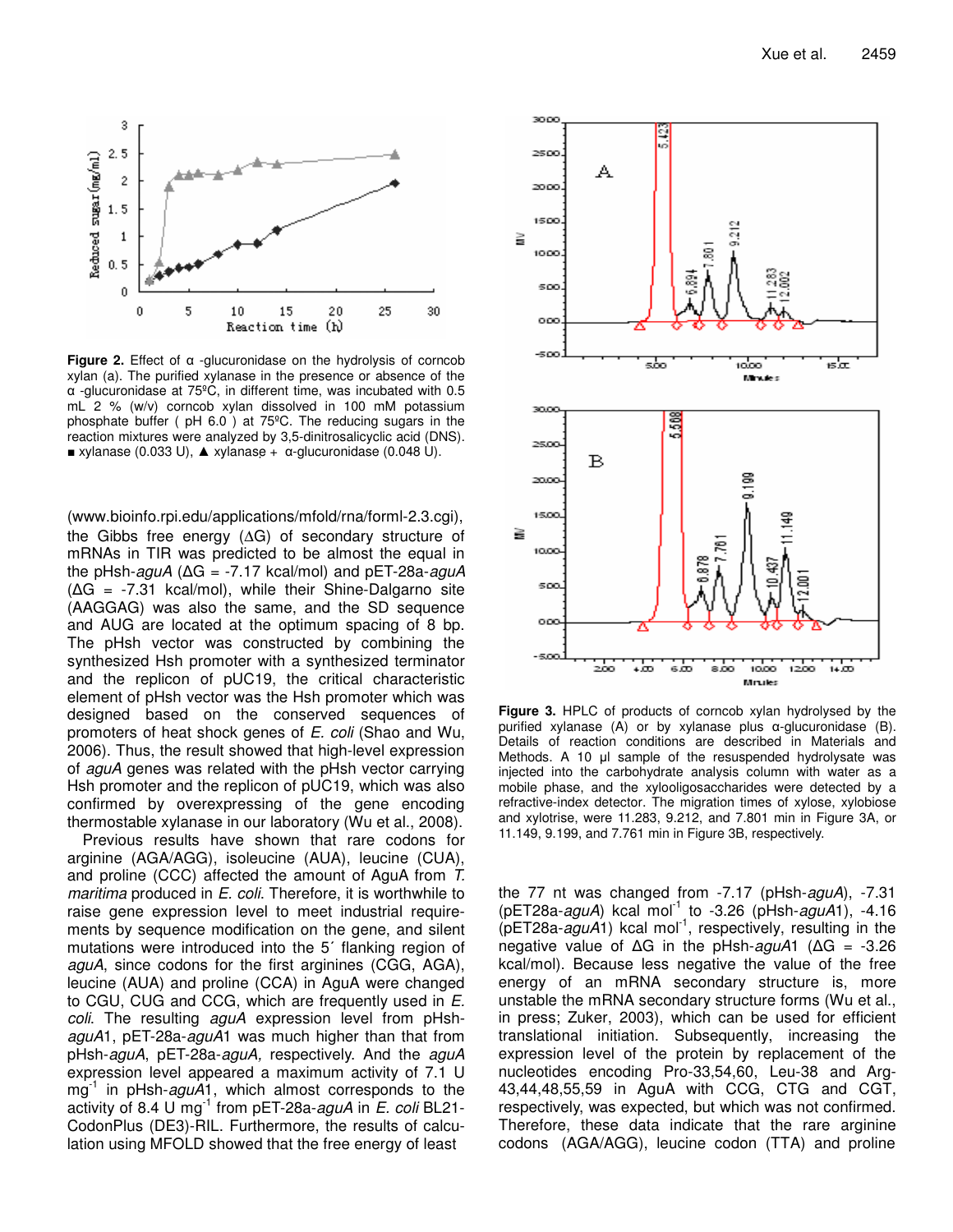(CCA) in the 5<sup>'</sup> flanking region of aguA strikingly restrictted its expression, and the introduction of site directed mutations of the gene encoding the N-terminal region of the protein by optimizing rare codons based on reducing the mRNA secondary structures in TIR, is a useful approach to increase the expression level of heterologous proteins in *E. coli* cells.

The specific activity of the  $\alpha$ -glucuronidases from  $T$ . *maritima* on aldotriuronic acid MeGlcAX<sub>2</sub> has been determined, but its activity against polymeric substrate has not been studied (Ruile et al., 1997). The recombinant  $\alpha$ glucuronidase of *T. maritima* purified in this work was clearly able to remove 4-*O*-methylglucuronic acid groups from polymeric xylan, but its action was clearly enhanced in the presence of xylanase of *T. maritima*, which belongs to glycoside hydrolase family 10. Thus, the  $\alpha$ glucuronidase from *T. maritima* favored water-soluble oligomeric substrates over polymeric xylan. The enzyme acts synergistically with xylanase and β-xylosidase in the hydrolysis of birchwood xylan and 4-*O*-methyl-Dglucuronoxylan. Arabinoxylans from oat spelt xylan were also tested as substrates for the  $\alpha$ -glucuronidase of  $T$ . *maritima*. The enzyme did not show any synergy with the -L-arabinofuranosidases of *T. maritima.* Similarly, Tenkanen and Siika-aho (2000) reported that the  $\alpha$ glucuronidase of *Schizophyllum commune* acting on polymeric xylan did not show any synergy with the  $\alpha$ arabinosidase of  $A$ . *terreus* even though the  $\alpha$ arabinosidase efficiently removed arabinose from the softwood pulp (Tenkanen and Siika-aho, 2000).

Production of xylobiose from xylan by the purified endoxylanase and  $\alpha$ -glucuronidase was examined. With corncob xylan hydrolysis, the addition of  $\alpha$ -glucuronidase to endoxylanase gave xylobiose as the major component in the hydrolysates, and its proportion increased with the reaction time. Without addition of  $\alpha$ -glucuronidase, xylan hydrolysis was weakened (Figure 2: compare A and B). The main product of enzyme hydrolysis, xylobiose, is a selective growth stimulant to intestinal *Bifidobacterium*, which is beneficial for the maintenance of healthy intestinal microflora (Hsu et al., 2004). The selective stimulative effect of xylobiose on *Bifidobacterium* was greater than that of other oligosaccharides (Palframan et al., 2003). Previously, we found that three bifidobacterias cannot utilize parts of XOS decorated with 4-*O*-methyl-Dglucuronic acid, and more effective XOS from xylan will be obtained by the addition of  $\alpha$ -glucuronidase to endoxylanase (Zeng et al., 2007). These results show that  $\alpha$ glucuronidase can be used effectively to produce xylobiose from xylan by endoxylanase. Therefore, the high level of the thermostable  $\alpha$ -glucuronidase from  $T$ . *maritima,* combined purification by a simple heat treament, has a considerable potential in the production of xylooligosaccharide, especially xylobiose.

On the other hand, the addition of  $\alpha$ -glucuronidase to endoxylanase shows an increase of the xylose in this study. It is possible because the recombinant XynB of *T. maritima* was found to cleave *p*-nitrophenyl-β-xyloside (Jiang et al.

2004) and much more xylose is produced by this  $\beta$  $xy$ losidase activity and its synergism with the  $\alpha$ glucuronidase (Shao et al., 1995). Therefore, the endoxylanases without β-xylosidase activity can produce more xylobiose and less xylose in the production of xylooligosaccharide.

In this application test, we have studied the hydrolysis of only corncob xylan. The corncob xylans generally contain more L-arabinose than 4-*O*-methyl-D-glucuronic acid (or D-glucuronic acid) residues. In terms of the efficiency of hydrolysis,  $\alpha$ -L-arabinofuranosidases might be more important than  $\alpha$ -glucuronidase, which was also confirmed by the enzymatic production of xylobiose from corncob xylan by the endoxylanase and  $\alpha$ -Larabinofuranosidase (Xue et al., 2006). These indicate that the synergism of  $\alpha$ -L-arabinofuranosidase and  $\alpha$ glucuronidase with endoxylanase are needed in order to effectively produce xylobiose from corncob xylan. The cooperation between these enzymes may be improved by hybrid enzyme to simplify the reactions of multi-step and multi-enzyme. It cannot only reduce the synthesis cost, but also accelerate the reaction rate and have great significance in industry (An et al., 2005). As further investigation to produce a more efficient enzyme capable of degrading heteroxylan to xylobiose, we are carrying out bifunctional fusions of  $\alpha$ -L-arabinofuranosidase (or $\alpha$ glucuronidase) and xylanase and applications thereof.

## **ACKNOWLEDGEMENTS**

This project work, BK2006220 was supported by NSF of Jiangsu Province of China, and also by a grant from The Nanjing Normal University (2006104XYY0163).

## **REFERENCES**

- An JM, Kim YK, Lim WJ, Hong SY, An CL, Shin EC, Cho KM, Choi BR, Kang JM, Lee SM, Kim H, Yun HD (2005). Evaluation of a novel bifunctional xylanase-cellulase constructed by gene fusion. Enzyme Microb. Technol. 36:989-995.
- Bradford MM (1976). A rapid and sensitive method for the quantitation of microgrom quantities of protein utilizing the principle of protein-dye binding. Anal. Biochem. 72: 248-254.
- Hsu CK, Liao JW, Chung YC, Hsieh CP, Chan YC (2004). Xylooligosaccharides and fructooligosaccharides affect the intestinal microbiota and precancerous colonic lesion development in rats. J. Nutr. 134: 1523-1528.
- Huber R, Langworthy TA, Helmut K, Thomm M, Woese CR, Sleytr UB, Stetter KO (1986). *Thermotoga maritima* sp. nov. represents a new genus of unique extremely thermophilic eubacteria growing up 90. Arch. Microbiol. 144: 324-333.
- Jiang ZQ, Zhua YP, Li L, Yu XH, Kusakabe I, Kitaoka M, Hayashi K (2004). Transglycosylation reaction of xylanase B from the hyperthermophilic *Thermotoga maritima* with the ability of synthesis of tertiary alkyl--xylobiosides and xylosides. J. Biotechnol. 114: 125- 134.
- Kimura S, Iyanagi T (2003). High-level expression of porcine liver cytochrome P-450 reductase catalytic domain in *Escherichia coli* by modulating the predicted local secondary structure of mRNA. J. Biochem. 134: 403-413.

Milner Y, Avigad GA (1967). Copper reagent for the determination of